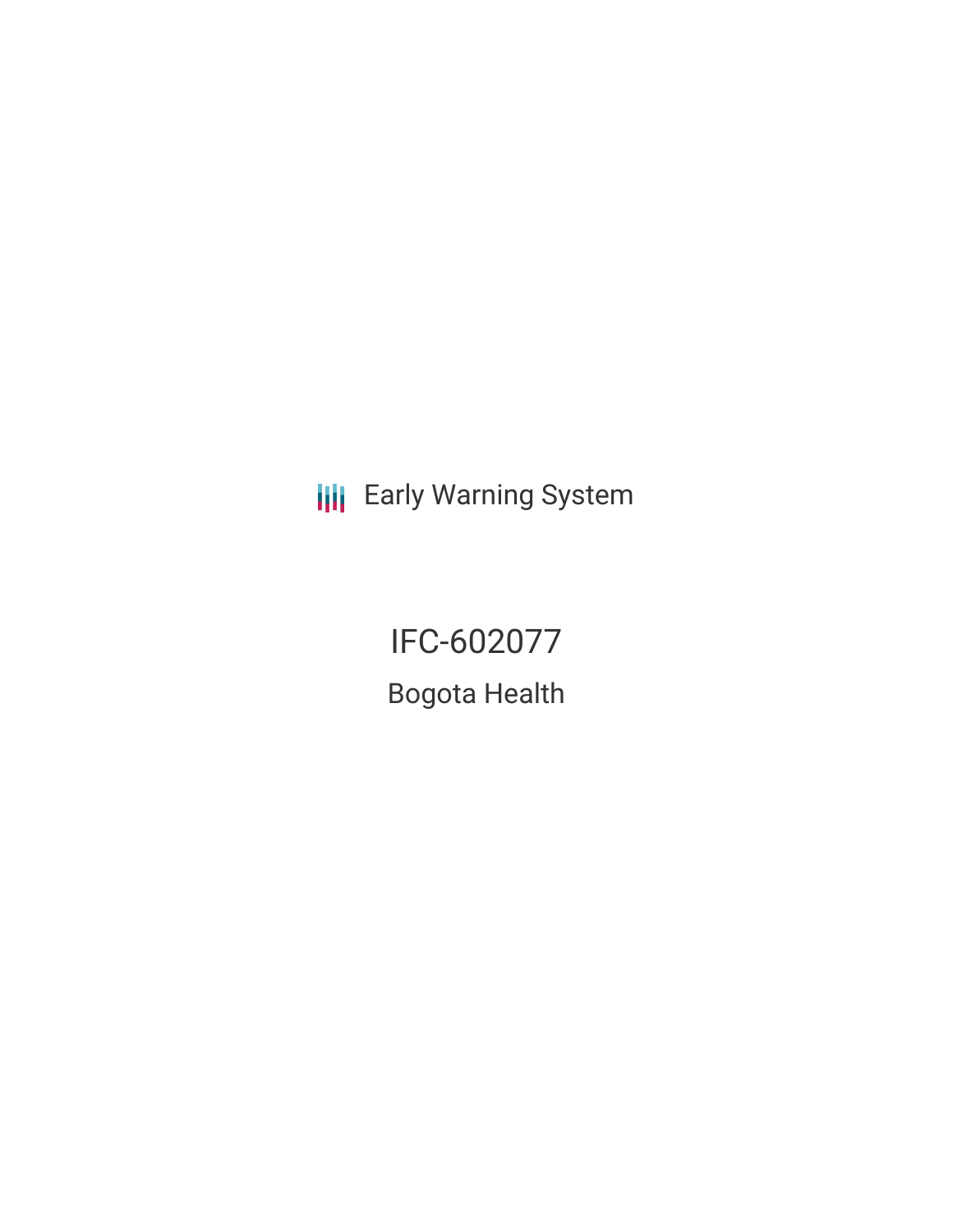## **Quick Facts**

IFC-602077

| Countries                     | Colombia                                |
|-------------------------------|-----------------------------------------|
| <b>Specific Location</b>      | Bogota                                  |
| <b>Financial Institutions</b> | International Finance Corporation (IFC) |
| Status                        | Approved                                |
| <b>Bank Risk Rating</b>       |                                         |
| <b>Voting Date</b>            | 2017-06-19                              |
| <b>Borrower</b>               | Financiera de Desarrollo Nacional (FDN) |
| <b>Sectors</b>                | <b>Education and Health</b>             |
| <b>Investment Type(s)</b>     | <b>Advisory Services</b>                |
| <b>Project Cost (USD)</b>     | \$850.35 million                        |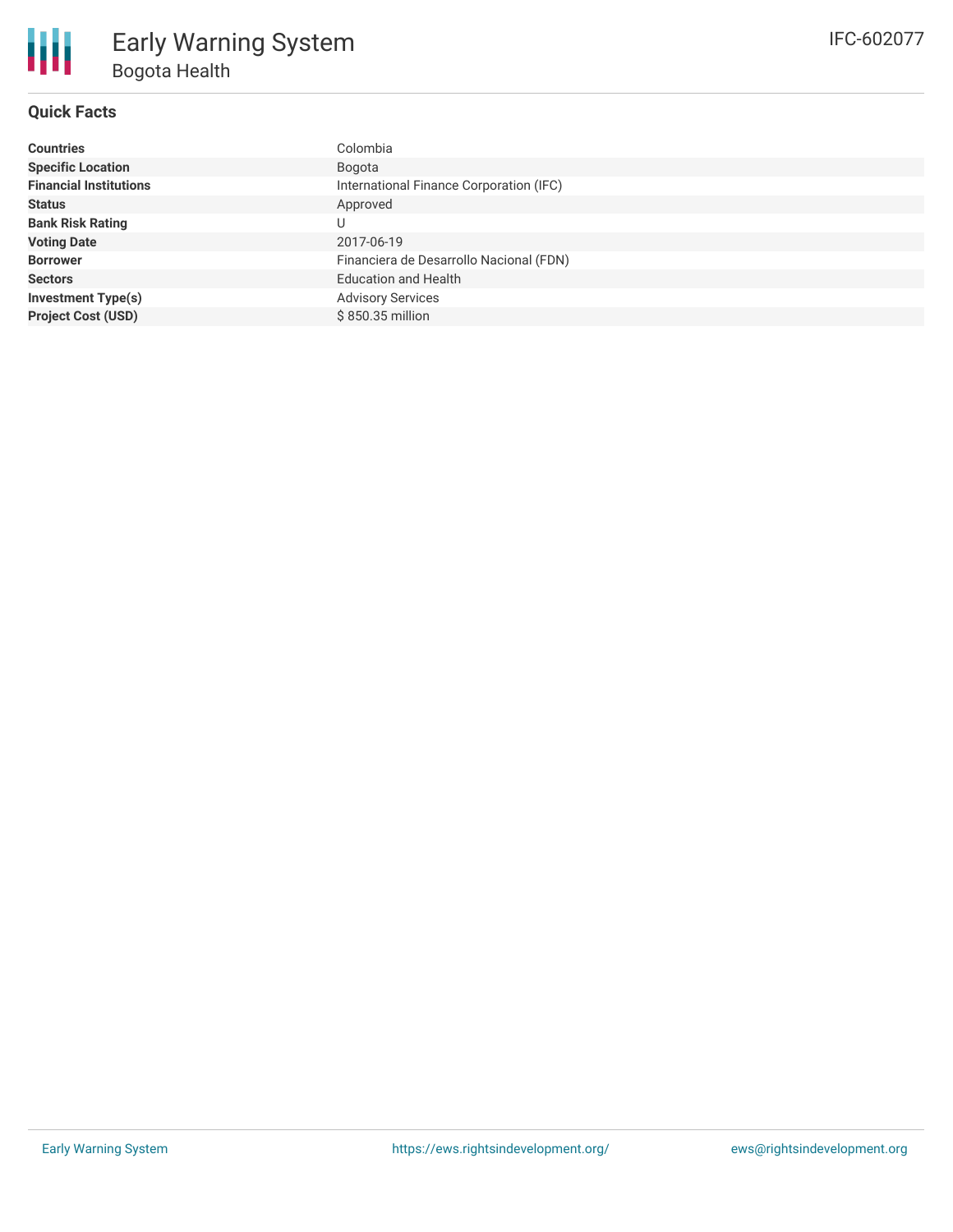

## **Project Description**

The city of Bogota is undertaking a health sector reform program to improve the quality and availability of primary, secondary, and specialized health services. Part of this program will include modernizing rundown hospitals and constructing new ones to meet the needs of Bogota's growing population. IFC will work with the Financiera de Desarrollo Nacional (FDN), Colombia's national development bank, to structure public-private partnerships to finance, design, construct, equip, maintain and provide selected non-clinical services in a variety of facilities.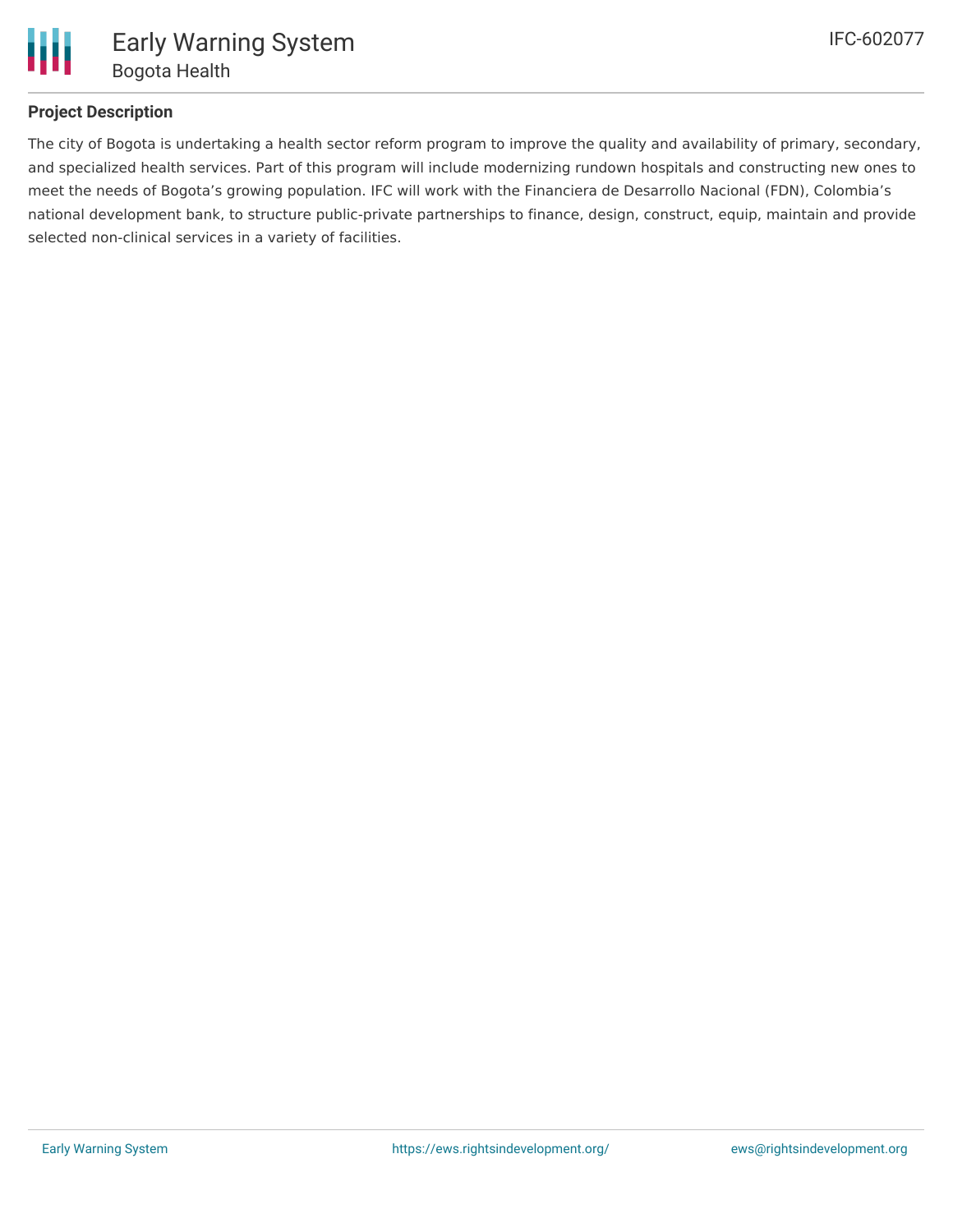

## **People Affected By This Project**

The project will increase people's access to equitable, affordable, and good quality specialized health services in the city of Bogota, including people living in many of the city's low-income neighborhoods.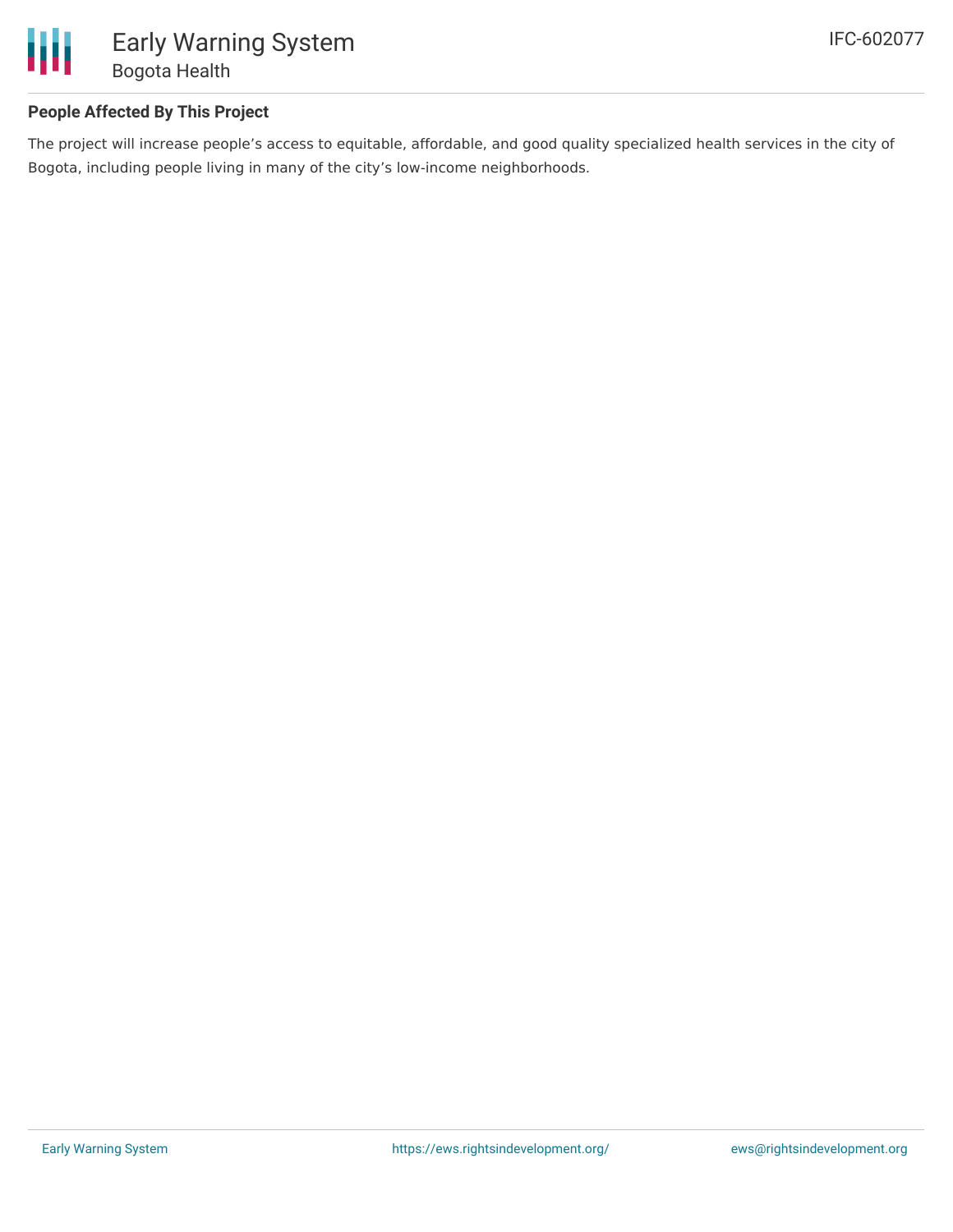#### **Investment Description**

• International Finance Corporation (IFC)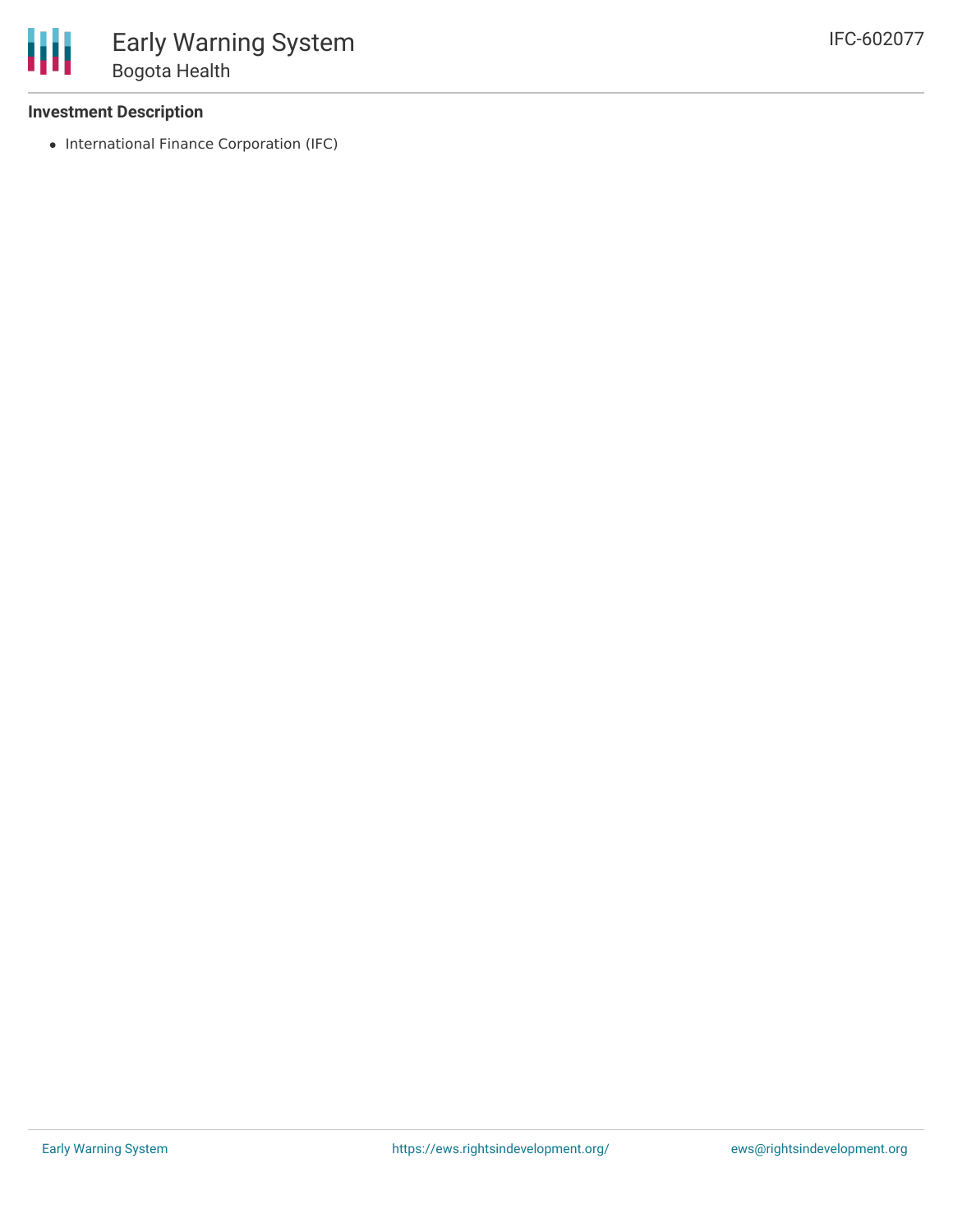

# Early Warning System Bogota Health

| IFC-602077 |
|------------|
|------------|

| <b>Private Actor 1</b> | <b>Private Actor</b><br>1 Role | <b>Private Actor</b><br><b>Sector</b> | Relation                 | <b>Private Actor 2</b>                       | <b>Private Actor</b><br>2 Role | <b>Private Actor</b><br>2 Sector |
|------------------------|--------------------------------|---------------------------------------|--------------------------|----------------------------------------------|--------------------------------|----------------------------------|
|                        |                                | $\sim$                                | $\overline{\phantom{a}}$ | Financiera de Desarrollo Nacional S.A. (FDN) | Client                         | $\overline{\phantom{a}}$         |